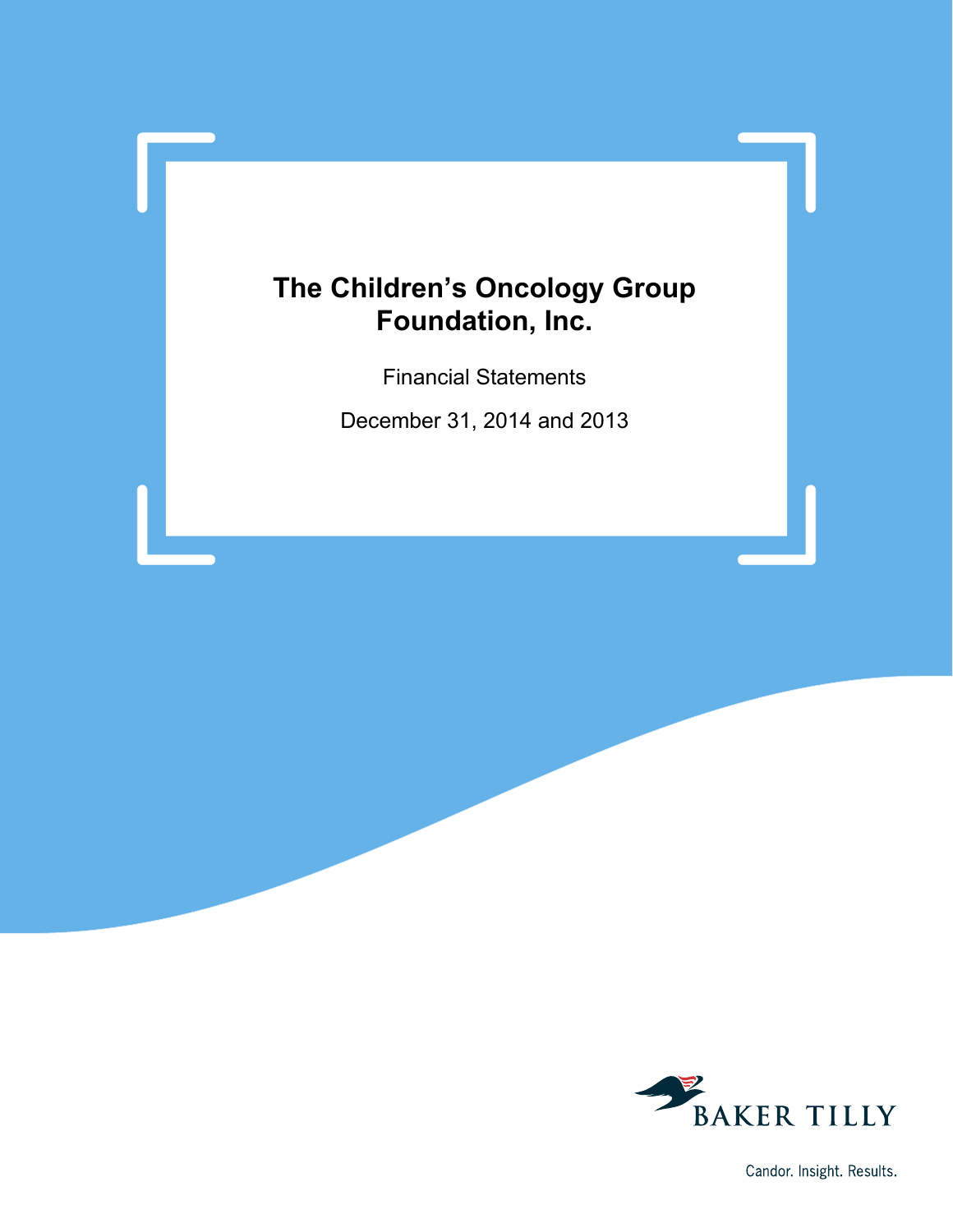Table of Contents December 31, 2014 and 2013

|                                         | Page |
|-----------------------------------------|------|
| <b>Independent Auditors' Report</b>     |      |
| <b>Financial Statements</b>             |      |
| <b>Statements of Financial Position</b> | 3    |
| <b>Statements of Activities</b>         | 4    |
| <b>Statements of Cash Flows</b>         | 6    |
| <b>Notes to Financial Statements</b>    | 7    |
| <b>Supplementary Information</b>        |      |
| <b>Schedule of Functional Expenses</b>  |      |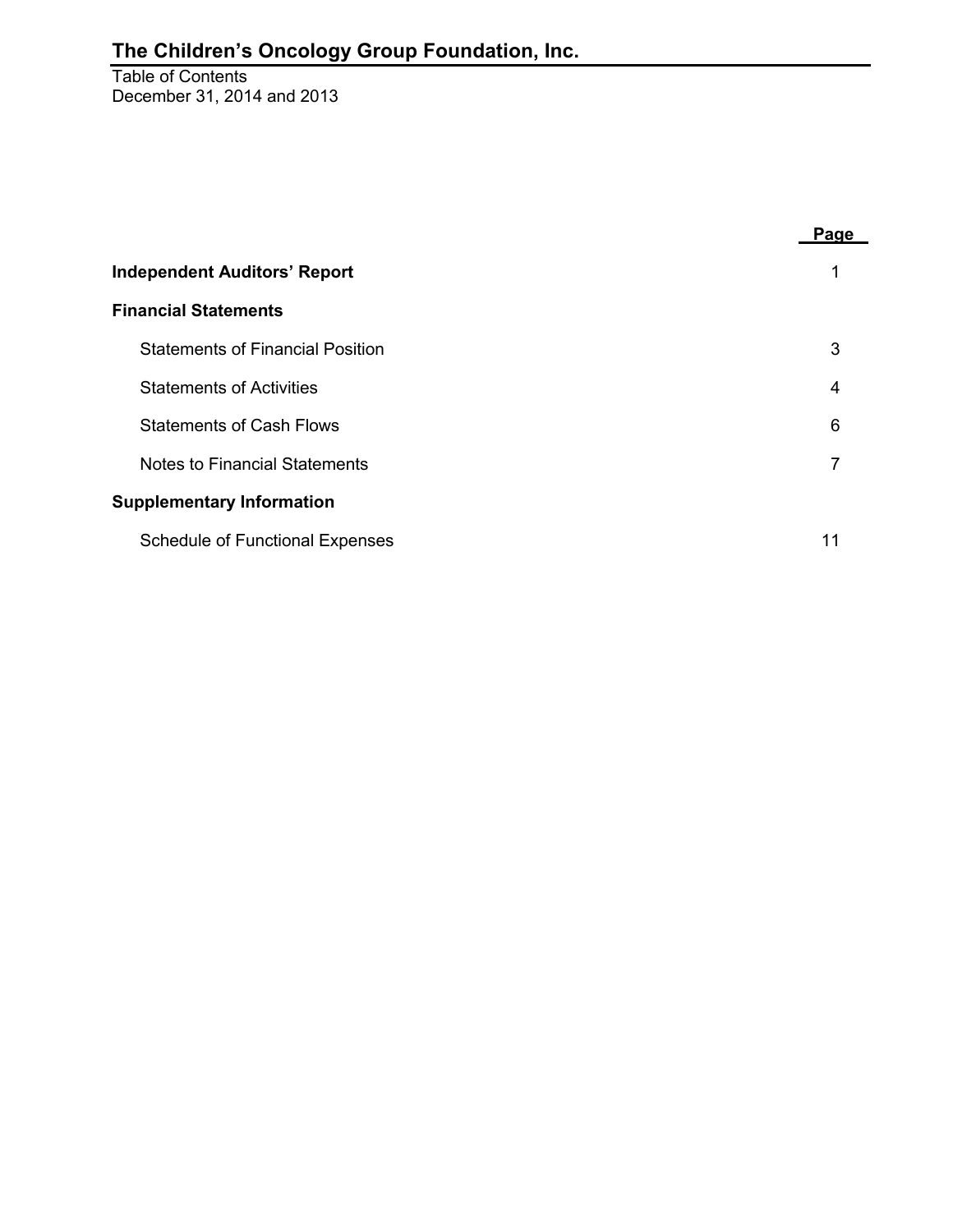

Baker Tilly Virchow Krause, LLP 1650 Market St, Ste 4500 Philadelphia, PA 19103-7341 tel 215 972 0701 tel 800 267 9405 fax 888 264 9617 bakertilly.com

#### **Independent Auditors' Report**

Board of Directors The Children's Oncology Group Foundation, Inc.

#### **Report on the Financial Statements**

We have audited the accompanying financial statements of The Children's Oncology Group Foundation, Inc., which comprise the statements of financial position as of December 31, 2014 and 2013, and the related statements of activities, and cash flows for the years then ended, and the related notes to the financial statements.

#### **Management's Responsibility for the Financial Statements**

Management is responsible for the preparation and fair presentation of these financial statements in accordance with accounting principles generally accepted in the United States of America; this includes the design, implementation, and maintenance of internal control relevant to the preparation and fair presentation of financial statements that are free from material misstatement, whether due to fraud or error.

#### **Auditors' Responsibility**

Our responsibility is to express an opinion on these financial statements based on our audits. We conducted our audits in accordance with auditing standards generally accepted in the United States of America. Those standards require that we plan and perform the audit to obtain reasonable assurance about whether the financial statements are free from material misstatement.

An audit involves performing procedures to obtain audit evidence about the amounts and disclosures in the financial statements. The procedures selected depend on the auditor's judgment, including the assessment of the risks of material misstatement of the financial statements, whether due to fraud or error. In making those risk assessments, the auditor considers internal control relevant to the entity's preparation and fair presentation of the financial statements in order to design audit procedures that are appropriate in the circumstances, but not for the purpose of expressing an opinion on the effectiveness of the entity's internal control. Accordingly, we express no such opinion. An audit also includes evaluating the appropriateness of accounting policies used and the reasonableness of significant accounting estimates made by management, as well as evaluating the overall presentation of the financial statements.

We believe that the audit evidence we have obtained is sufficient and appropriate to provide a basis for our audit opinion.

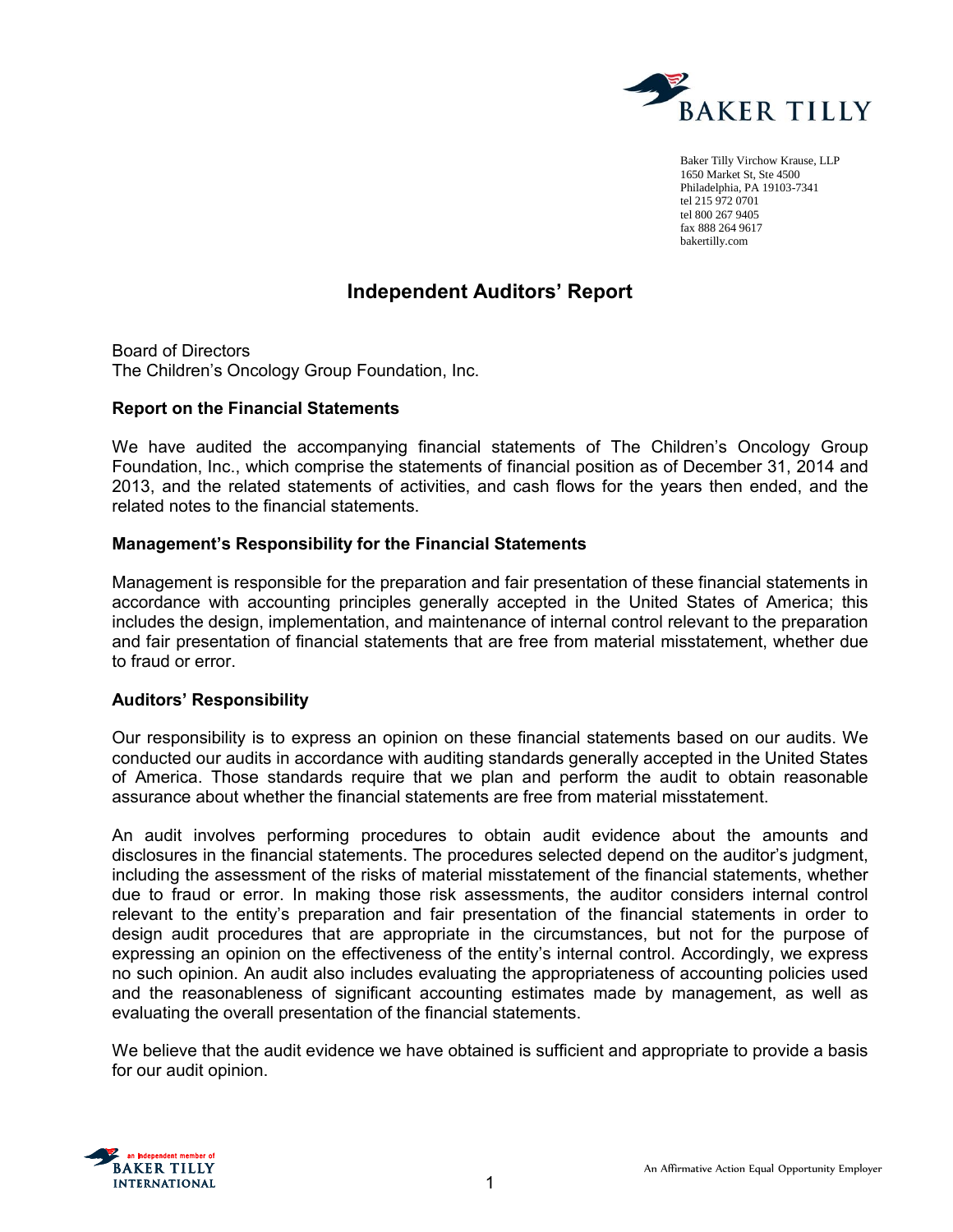#### **Opinion**

In our opinion, the financial statements referred to above present fairly, in all material respects, the financial position of the Children's Oncology Group Foundation, Inc. as of December 31, 2014 and 2013, and the changes in its net assets, and its cash flows for the years then ended in accordance with accounting principles generally accepted in the United States of America.

#### **Report on Supplementary Information**

Our audit was conducted for the purpose of forming an opinion on the financial statements as a whole. The Schedule of Functional Expenses is presented for purposes of additional analysis and is not a required part of the financial statements. Such information is the responsibility of management and was derived from and relates directly to the underlying accounting and other records used to prepare the financial statements. The information has been subjected to the auditing procedures applied in the audit of the financial statements and certain additional procedures, including comparing and reconciling such information directly to the underlying accounting and other records used to prepare the financial statements or to the financial statements themselves, and other additional procedures in accordance with auditing standards generally accepted in the United States of America. In our opinion, the information is fairly stated in all material respects in relation to the financial statements as a whole.

Baken Tilly Viechow Krause, LLP

Philadelphia, Pennsylvania July 16, 2015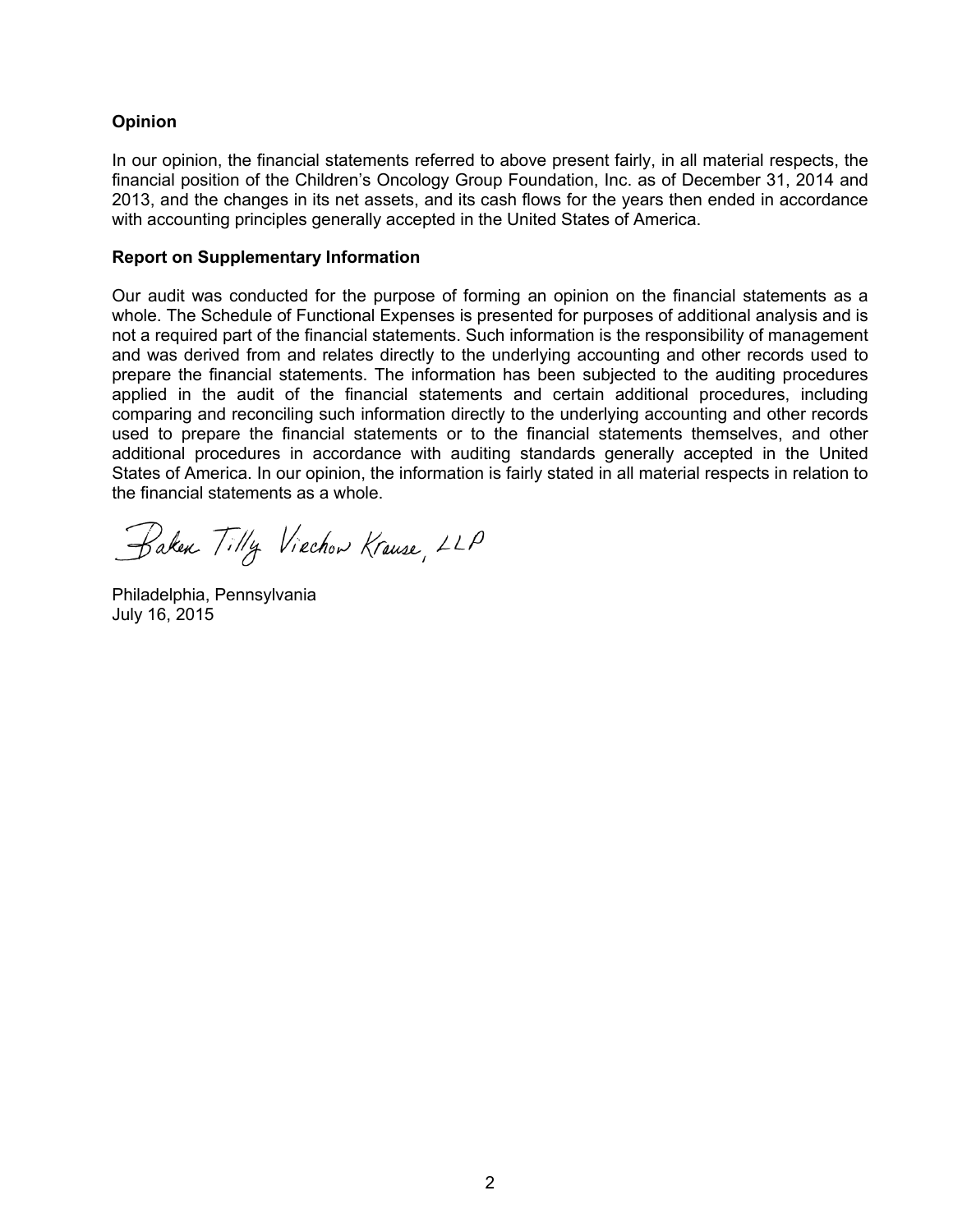Statements of Financial Position December 31, 2014 and 2013

|                                   |               | 2014       | 2013            |
|-----------------------------------|---------------|------------|-----------------|
| <b>Assets</b>                     |               |            |                 |
| <b>Assets</b>                     |               |            |                 |
| Cash                              | \$            | 4,358,610  | \$<br>2,655,548 |
| <b>Grants receivable</b>          |               | 9,661,242  | 7,036,441       |
| Prepaid expenses                  |               | 179,022    |                 |
| Deposits                          |               | 2,250      | 2,250           |
| <b>Total assets</b>               | \$            | 14,201,124 | \$<br>9,694,239 |
| <b>Liabilities and Net Assets</b> |               |            |                 |
| <b>Liabilities</b>                |               |            |                 |
| Accounts payable                  | $\mathbf{\$}$ | 39,730     | \$<br>368,126   |
| Deferred revenue                  |               | 300,700    |                 |
| <b>Total liabilities</b>          |               | 340,430    | 368,126         |
| <b>Net Assets</b>                 |               |            |                 |
| Unrestricted                      |               | 387,468    | 309,864         |
| Temporarily restricted            |               | 13,473,226 | 9,016,249       |
| Total net assets                  |               | 13,860,694 | 9,326,113       |
| Total liabilities and net assets  | \$            | 14,201,124 | \$<br>9,694,239 |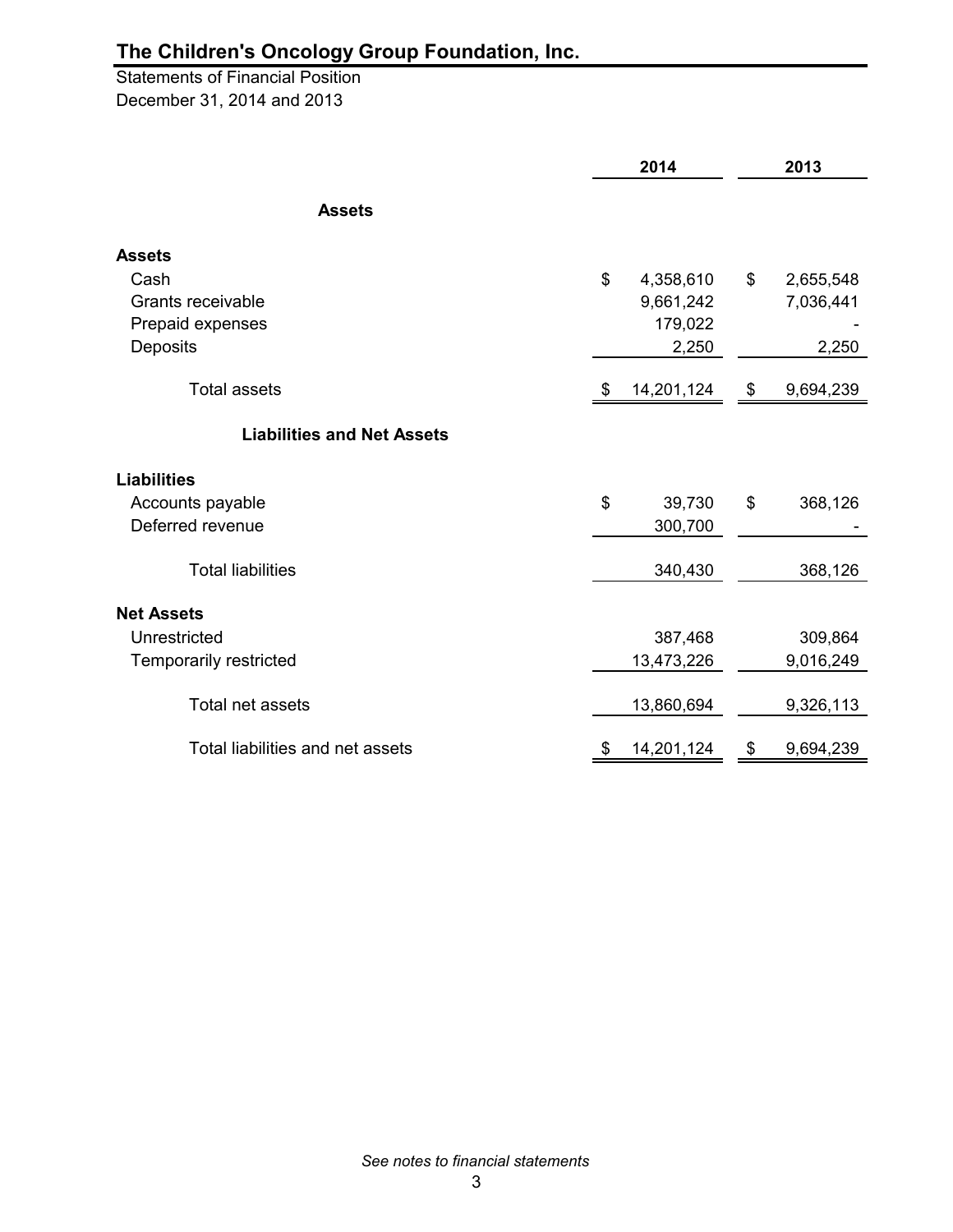Statements of Activities

Year Ended December 31, 2014 with Comparative Total for Year Ended December 31, 2013

|                                      | <b>Unrestricted</b> | <b>Temporarily</b><br><b>Restricted</b> | <b>Total</b> |            | <b>Total 2013</b> |
|--------------------------------------|---------------------|-----------------------------------------|--------------|------------|-------------------|
| <b>Revenues and Other Additions</b>  |                     |                                         |              |            |                   |
| Grants                               | \$<br>32,026        | \$<br>9,723,936                         | \$           | 9,755,962  | \$<br>9,238,623   |
| Contributions                        | 84,580              | 174,421                                 |              | 259,001    | 145,518           |
| Conference income                    | 190,000             |                                         |              | 190,000    | 286,277           |
| In-kind contributions                | 65,600              |                                         |              | 65,600     | 22,087            |
| <b>Bank interest</b>                 | 475                 | 104                                     |              | 579        | 352               |
| Net assets released from restriction | 5,441,484           | (5,441,484)                             |              |            |                   |
| Total revenues and other additions   | 5,814,165           | 4,456,977                               |              | 10,271,142 | 9,692,857         |
| <b>Expenses</b>                      |                     |                                         |              |            |                   |
| Program services                     | 5,602,161           |                                         |              | 5,602,161  | 7,896,117         |
| Supporting services:                 |                     |                                         |              |            |                   |
| Management and general expenses      | 128,213             |                                         |              | 128,213    | 54,253            |
| Fundraising                          | 6,187               |                                         |              | 6,187      | 1,485             |
| Total supporting services expenses   | 134,400             |                                         |              | 134,400    | 55,738            |
| Total expenses                       | 5,736,561           |                                         |              | 5,736,561  | 7,951,855         |
| <b>Increase in Net Assets</b>        | 77,604              | 4,456,977                               |              | 4,534,581  | 1,741,002         |
| Net Assets, Beginning of Year        | 309,864             | 9,016,249                               |              | 9,326,113  | 7,585,111         |
| <b>Net Assets, End of Year</b>       | \$<br>387,468       | \$13,473,226                            | \$           | 13,860,694 | \$<br>9,326,113   |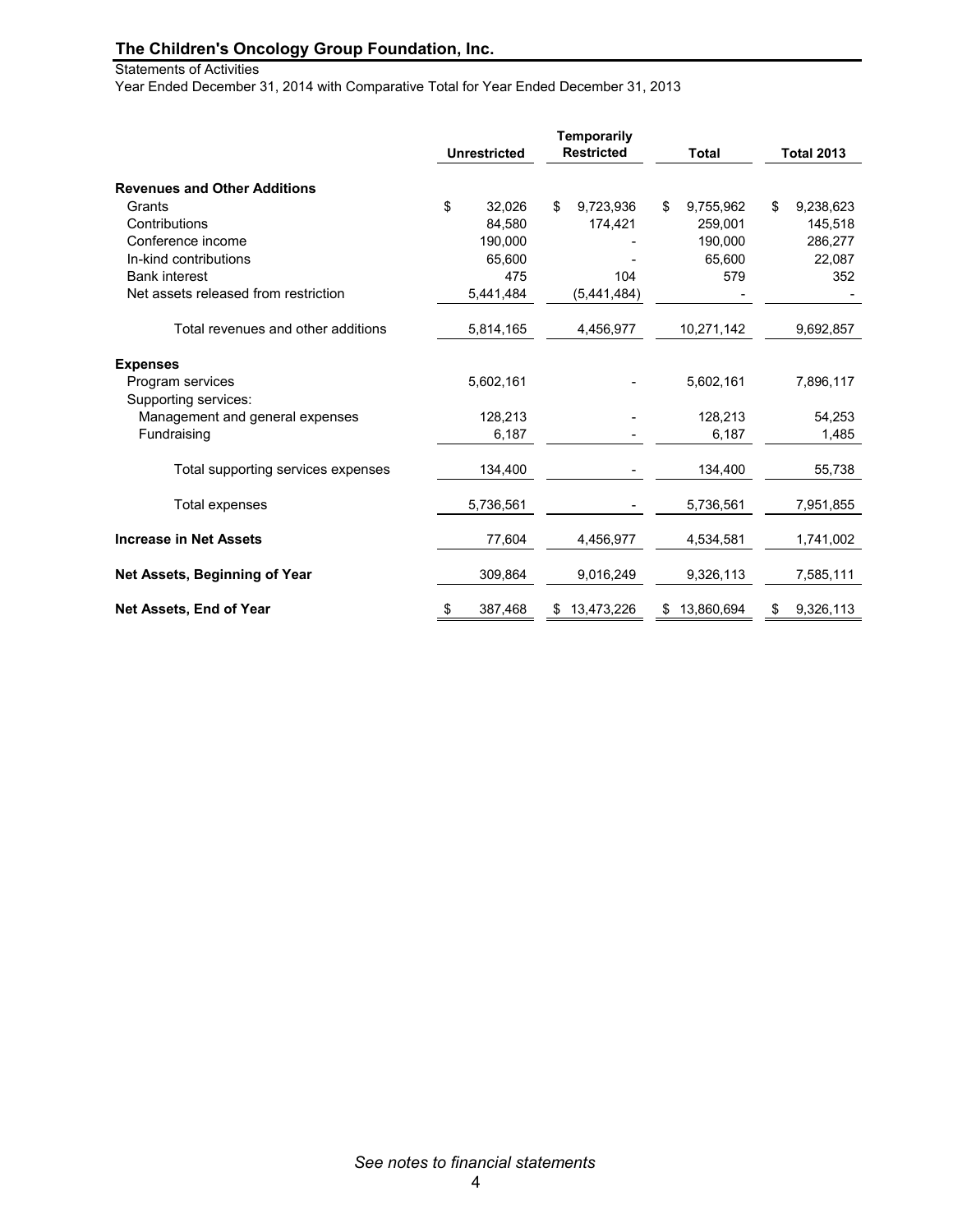Statement of Activities Year Ended December 31, 2013

|                                      | <b>Unrestricted</b> |           |    | <b>Restricted</b> | <b>Total 2013</b> |  |
|--------------------------------------|---------------------|-----------|----|-------------------|-------------------|--|
| <b>Revenues and Other Additions</b>  |                     |           |    |                   |                   |  |
| Grants                               | \$                  |           | \$ | 9,238,623         | \$<br>9,238,623   |  |
| Contributions                        |                     | 120,857   |    | 24,661            | 145,518           |  |
| Conference income                    |                     | 286,277   |    |                   | 286,277           |  |
| In-kind contributions                |                     | 22,087    |    |                   | 22,087            |  |
| <b>Bank interest</b>                 |                     | 352       |    |                   | 352               |  |
| Net assets released from restriction |                     | 7,719,535 |    | (7, 719, 535)     |                   |  |
| Total revenues and other additions   |                     | 8,149,108 |    | 1,543,749         | 9,692,857         |  |
| <b>Expenses</b>                      |                     |           |    |                   |                   |  |
| Program services                     |                     | 7,896,117 |    |                   | 7,896,117         |  |
| Supporting services:                 |                     |           |    |                   |                   |  |
| Management and general expenses      |                     | 54,253    |    |                   | 54,253            |  |
| Fundraising                          |                     | 1,485     |    |                   | 1,485             |  |
| Total supporting services expenses   |                     | 55,738    |    |                   | 55,738            |  |
| Total expenses                       |                     | 7,951,855 |    |                   | 7,951,855         |  |
| <b>Increase in Net Assets</b>        |                     | 197,253   |    | 1,543,749         | 1,741,002         |  |
| Net Assets, Beginning of Year        |                     | 112,611   |    | 7,472,500         | 7,585,111         |  |
| Net Assets, End of Year              | \$                  | 309,864   | \$ | 9,016,249         | \$<br>9,326,113   |  |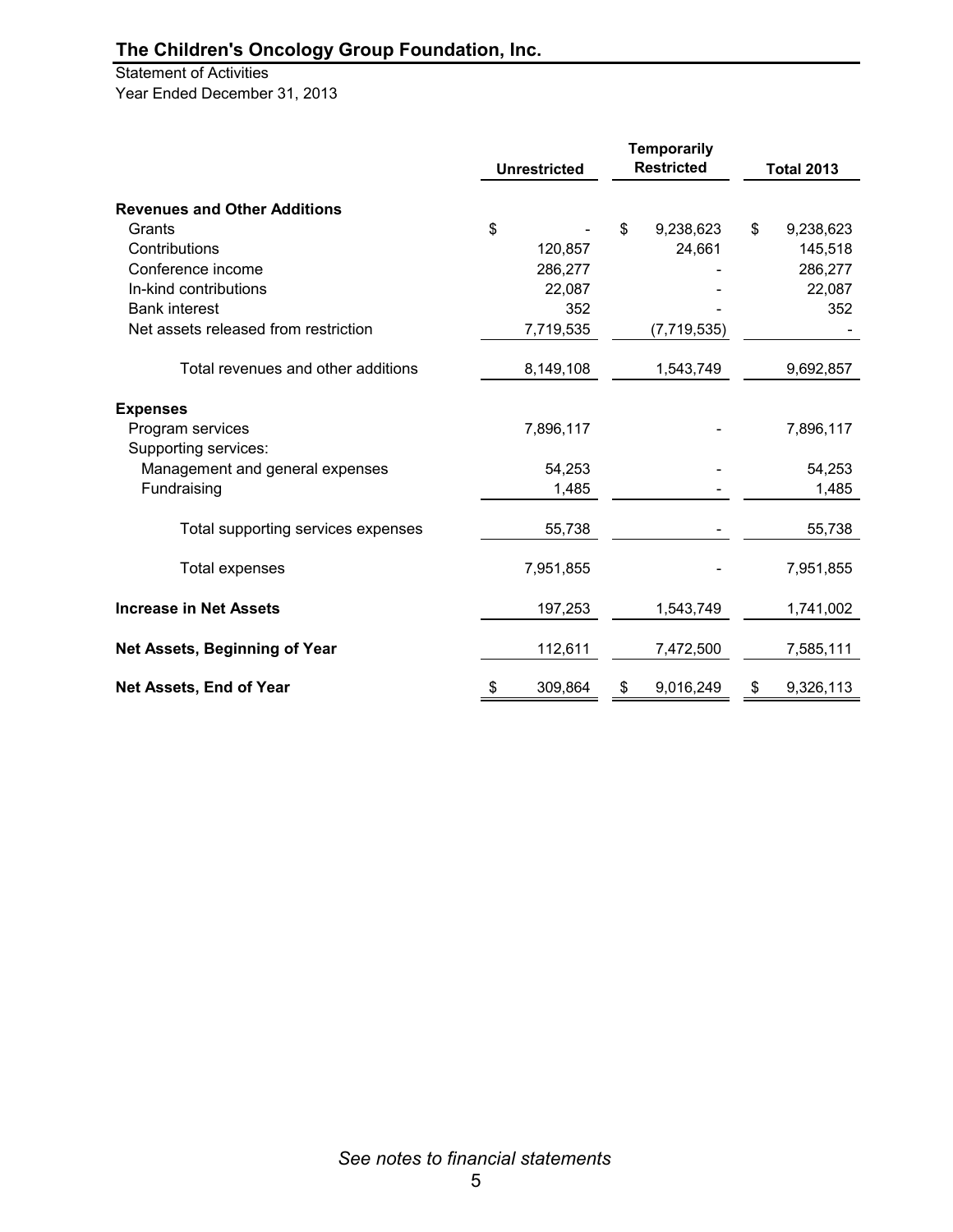# Statements of Cash Flows

Years Ended December 31, 2014 and 2013

|                                                                                                                                        | 2014 |             |    | 2013      |  |  |
|----------------------------------------------------------------------------------------------------------------------------------------|------|-------------|----|-----------|--|--|
| <b>Cash Flows from Operating Activities</b>                                                                                            |      |             |    |           |  |  |
| Increase in net assets                                                                                                                 | \$   | 4,534,581   | \$ | 1,741,002 |  |  |
| Adjustments to reconcile increase in net assets to<br>net cash provided by operating activities:<br>Changes in assets and liabilities: |      |             |    |           |  |  |
| Grants receivable                                                                                                                      |      | (2,624,801) |    | 18,732    |  |  |
| Prepaid expenses and other current assets                                                                                              |      | (179, 022)  |    |           |  |  |
| <b>Deposits</b>                                                                                                                        |      |             |    | (2,250)   |  |  |
| Accounts payable                                                                                                                       |      | (328, 396)  |    | 368,126   |  |  |
| Deferred revenue                                                                                                                       |      | 300,700     |    | (80, 675) |  |  |
| Net cash provided by operating activities and                                                                                          |      |             |    |           |  |  |
| net increase in cash                                                                                                                   |      | 1,703,062   |    | 2,044,935 |  |  |
| Cash, Beginning                                                                                                                        |      | 2,655,548   |    | 610,613   |  |  |
| Cash, Ending                                                                                                                           | \$   | 4,358,610   | \$ | 2,655,548 |  |  |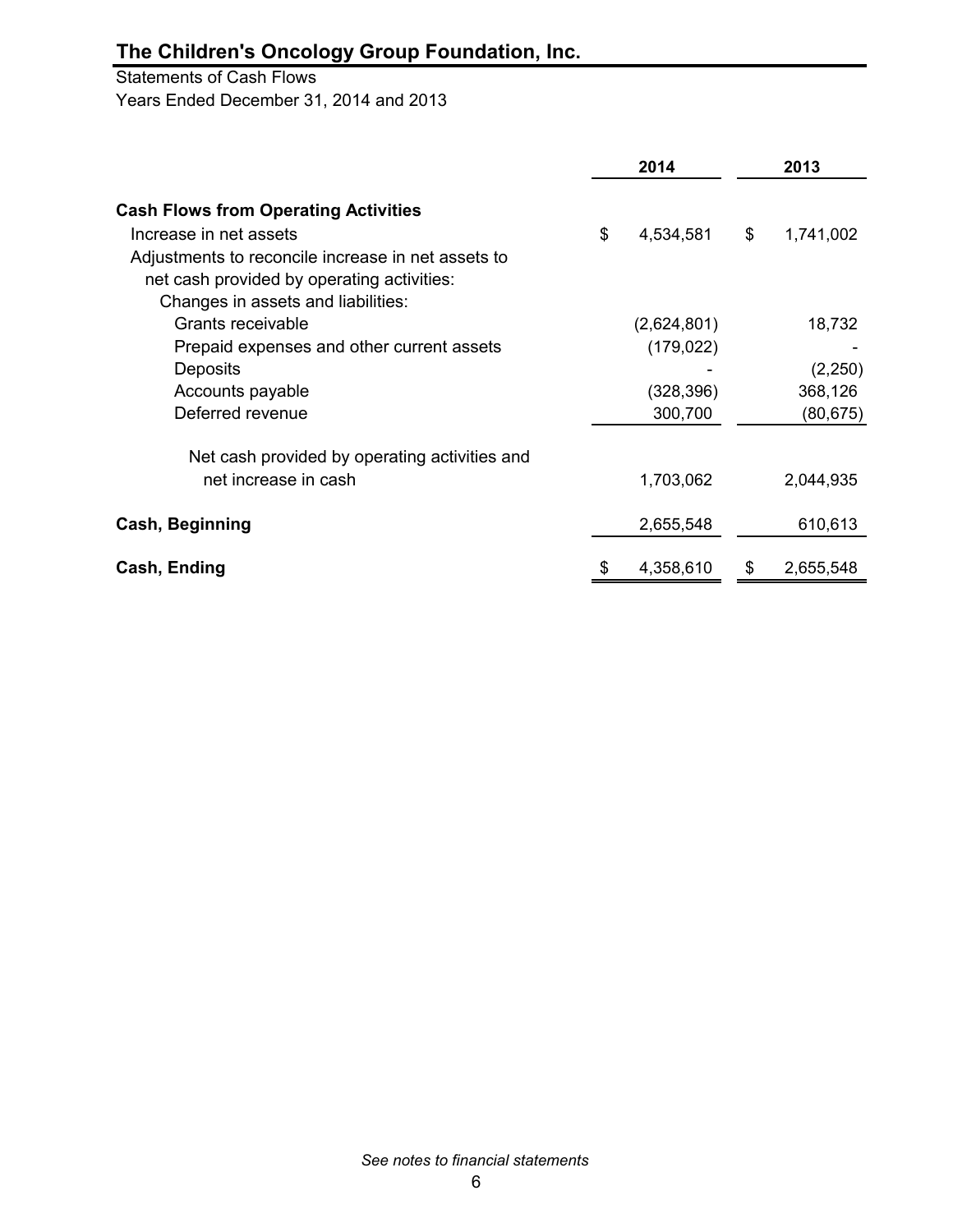#### **1. Nature of Operations**

The Children's Oncology Group Foundation, Inc. (the "Foundation") is a not-for-profit organization incorporated in the Commonwealth of Pennsylvania in August 2011. The Foundation was formed to support the Children's Oncology Group ("COG"), an unincorporated entity, which is the world's largest organization devoted exclusively to childhood and adolescent cancer research. The Foundation enables COG's leadership, comprised of a team of doctors, nurses, laboratory scientist and other allied professionals, the ability to direct the resources raised for childhood cancer research to the areas of highest need and opportunity. The board of the Foundation is comprised of the executive committee of COG. The Foundation allows philanthropic funds from individual supporters and organizations to go directly to COG and other organizations to fund their much needed research. In an era of rapid scientific discovery, this direct link allows COG researchers to respond quickly to new discoveries with great potential to benefit children with cancer. The Foundation's 2014 and 2013 grant expense consists of sub-grants made primarily to one organization that disperses the funds on behalf of the Foundation to COG member sites.

These activities are primarily supported by grants and contributions from foundations, corporations and individuals.

#### **2. Summary of Significant Accounting Policies**

#### **Basis of Financial Reporting**

The Foundation follows the authoritative guidance for external financial reporting by not-for-profit organizations and requires that unconditional promises to give (contributions) be recorded as a receivable and revenue and requires the Foundation to distinguish between contributions received for each net asset classification in accordance with donor imposed restrictions. The authoritative guidance also establishes standards for external financial reporting by not-for-profit organizations and requires that resources be classified for accounting and reporting purposes into three net asset classifications according to externally (donor) imposed restrictions.

A description of the net asset classifications follows:

**Unrestricted Net Assets** include assets that are available for the support of operations and whose use is not externally restricted.

**Temporarily Restricted Net Assets** include gifts and accumulated earnings for which donor imposed restrictions, primarily passage of time or occurrence of a specific event, have not been met.

**Permanently Restricted Net Assets** include gifts, trusts, and pledges which require, by donor restriction, that the corpus be invested in perpetuity and only the income be made available for operations in accordance with donor restrictions.

The Foundation has only unrestricted and temporarily restricted net assets as of December 31, 2014 and 2013.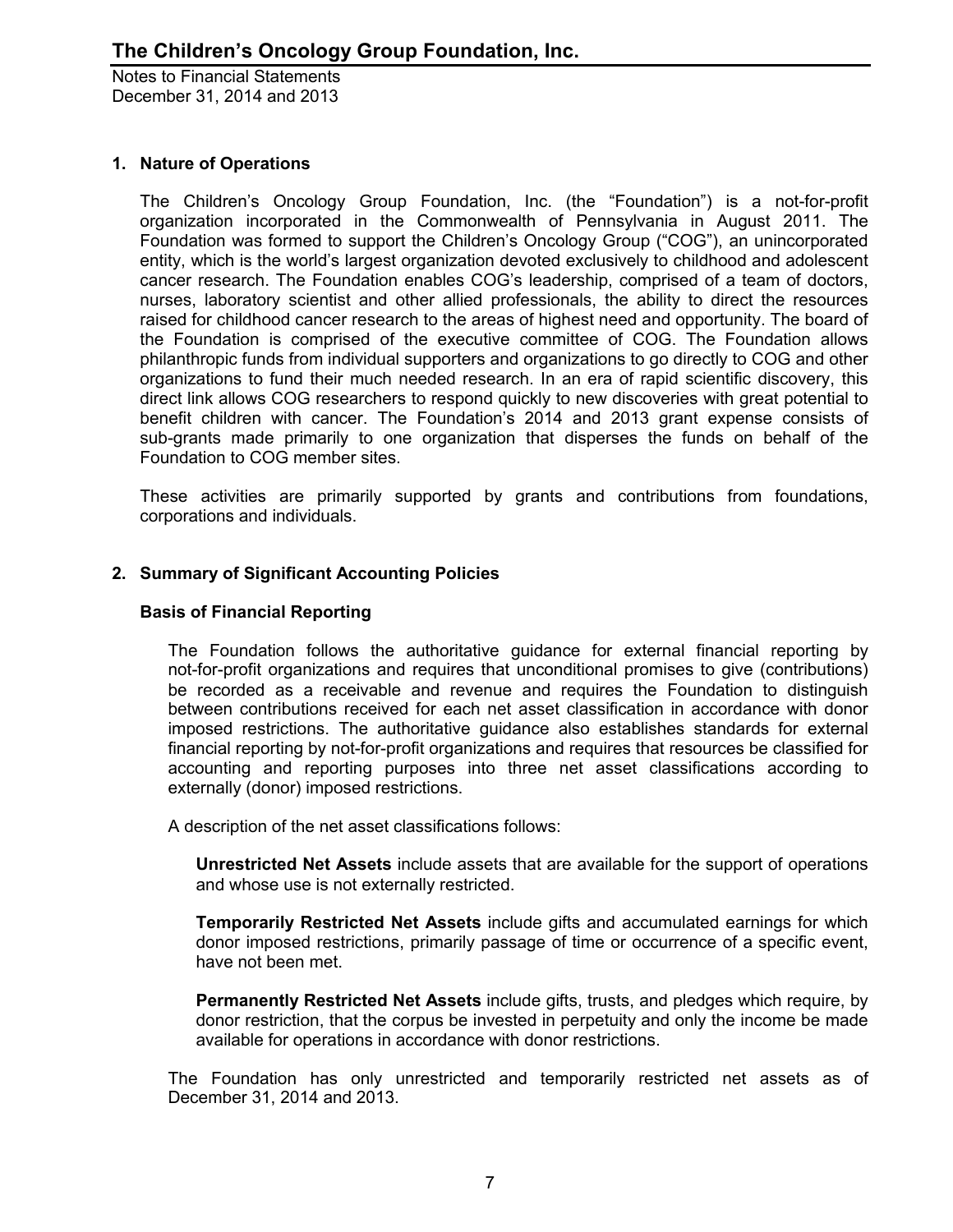#### **Revenue Recognition**

Grants or contributions are reported as revenue in the year in which payments are received and/or unconditional promises to give are made. All grants and contributions are considered to be available for unrestricted use unless specifically restricted by the donor. Grants and contributions restricted by the donor for specific purposes are reported as temporarily restricted or permanently restricted support, which increase those net asset classifications. When a donor restriction expires, that is, when a time restriction ends or stipulated purpose restriction is accomplished, temporarily restricted net assets are released to unrestricted net assets.

Grants and contributions, including unconditional promises to give, that are expected to be received within one year are recorded at net realizable value. Grants and contributions that are expected to be collected in future years are recorded at the present value of their expected future cash flows, which approximates fair value. All grants receivable as of December 31, 2014 and 2013 are expected to be collected within one year, therefore no discount rate in determination of the present value of this balance is necessary.

Conference revenues that have been collected, but for which the conference has not been held as of the year end, revenue collected related to an exchange agreement for which the related services have not yet been performed, are considered not yet earned and included in deferred revenue in the statement of financial position.

#### **Use of Estimates**

The preparation of financial statements in conformity with accounting principles generally accepted in the United States of America requires management to make estimates and assumptions that affect the reported amounts of assets and liabilities and disclosure of contingent assets and liabilities at the date of the financial statements, and the reported amounts of revenues and expenses during the reporting period. Actual results could differ from those estimates.

#### **In-Kind Contributions**

In-kind contributions include donated goods and services that are recognized as revenues and expenses based on the estimated fair value of the goods or services as of the date provided. The Foundation received \$65,600 and \$22,087 in in-kind professional services in the year ended December 31, 2014 and 2013, respectively.

#### **Income Tax**

The Foundation qualifies as a tax-exempt organization under Section 501(c)(3) of the Internal Revenue Code. Accordingly, the Foundation is exempt from income tax.

The Foundation accounts for uncertainty in income taxes recognized in the financial statements using a recognition threshold of more likely than not as to whether the uncertainty will be sustained upon examination by the appropriate taxing authority. Measurement of the tax uncertainty occurs if the recognition threshold has been met. Management determined there were no tax uncertainties that met the recognition threshold.

The Federal Form 990, *Return of Organization Exempt from Income Tax*, is subject to examination by the Internal Revenue Service, generally for three years after filed.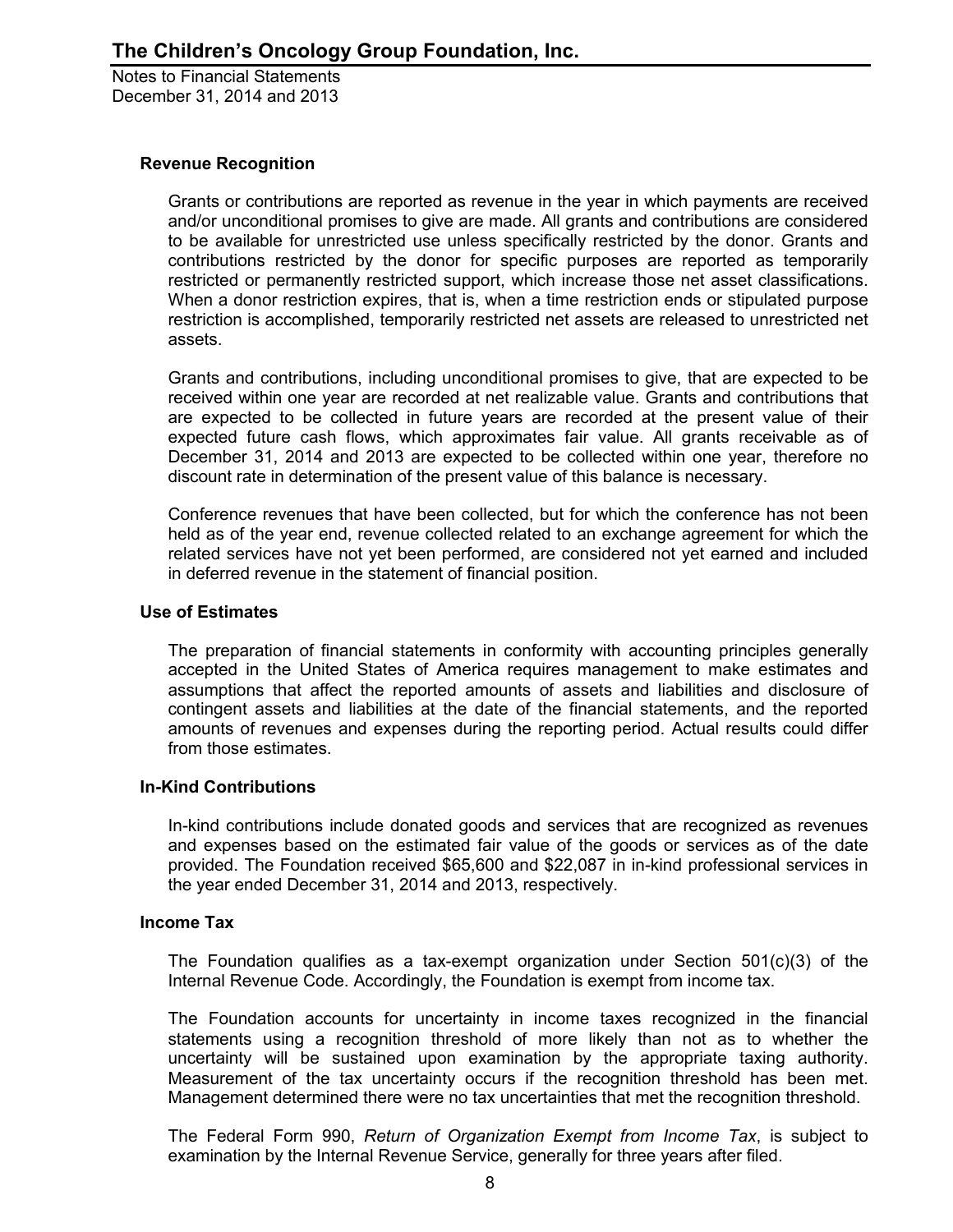#### **Subsequent Events**

Subsequent events were evaluated for recognition or disclosure through July 16, 2015, the date the financial statements were available to be issued.

#### **3. Temporarily Restricted Net Assets**

Temporarily restricted net assets as of December 31, 2014 and 2013 are designated for the following purposes:

|                                                        | 2014 |            |    | 2013      |
|--------------------------------------------------------|------|------------|----|-----------|
| Pediatric cancer research supplemental and high impact |      |            |    |           |
| programs                                               | \$   | 9,192,738  | \$ | 6,680,512 |
| Project: EveryChild                                    |      | 1.847.224  |    | 1,430,316 |
| Leukemia research                                      |      | 619,123    |    | 329,123   |
| Acute myeloid leukemia research                        |      | 200,000    |    | 200,000   |
| Bone tumor research                                    |      | 300,000    |    |           |
| Nursing discipline                                     |      | 138,547    |    | 158,255   |
| Adolescent and young adult research                    |      | 89,812     |    | 89,812    |
| Infrastructure projects                                |      | 1,003,813  |    | 50,000    |
| Neuroblastoma research                                 |      | 8.813      |    | 40,000    |
| Soft tissue / rhabdo research                          |      | 32,418     |    | 18,593    |
| General cancer research                                |      | 18,100     |    |           |
| Central nervous system tumor research                  |      | 16,000     |    | 16,000    |
| Renal tumor research                                   |      | 6,638      |    | 3,638     |
|                                                        |      |            |    |           |
| Total                                                  | \$   | 13,473,226 | \$ | 9,016,249 |

#### **4. Net Assets Released from Restrictions**

Net assets were released from donor/grantor restrictions by incurring expenses satisfying the restricted purposes or by occurrence of other events specified by donors/grantors during the years ended December 31, 2014 and 2013:

|                                                        |   | 2014                | 2013            |  |
|--------------------------------------------------------|---|---------------------|-----------------|--|
| Pediatric cancer research supplemental and high impact |   |                     |                 |  |
| programs<br>Infrastructure projects                    | S | 5,298,187<br>46,187 | \$<br>7,175,500 |  |
| Adolescent and young adult research                    |   |                     | 522,888         |  |
| Neuroblastoma research                                 |   | 46,187              |                 |  |
| Nursing discipline                                     |   | 22,204              | 17,647          |  |
| Project: EveryChild                                    |   | 28,719              | 3,500           |  |
| Total                                                  |   | 5.441.484           | 7,719,535       |  |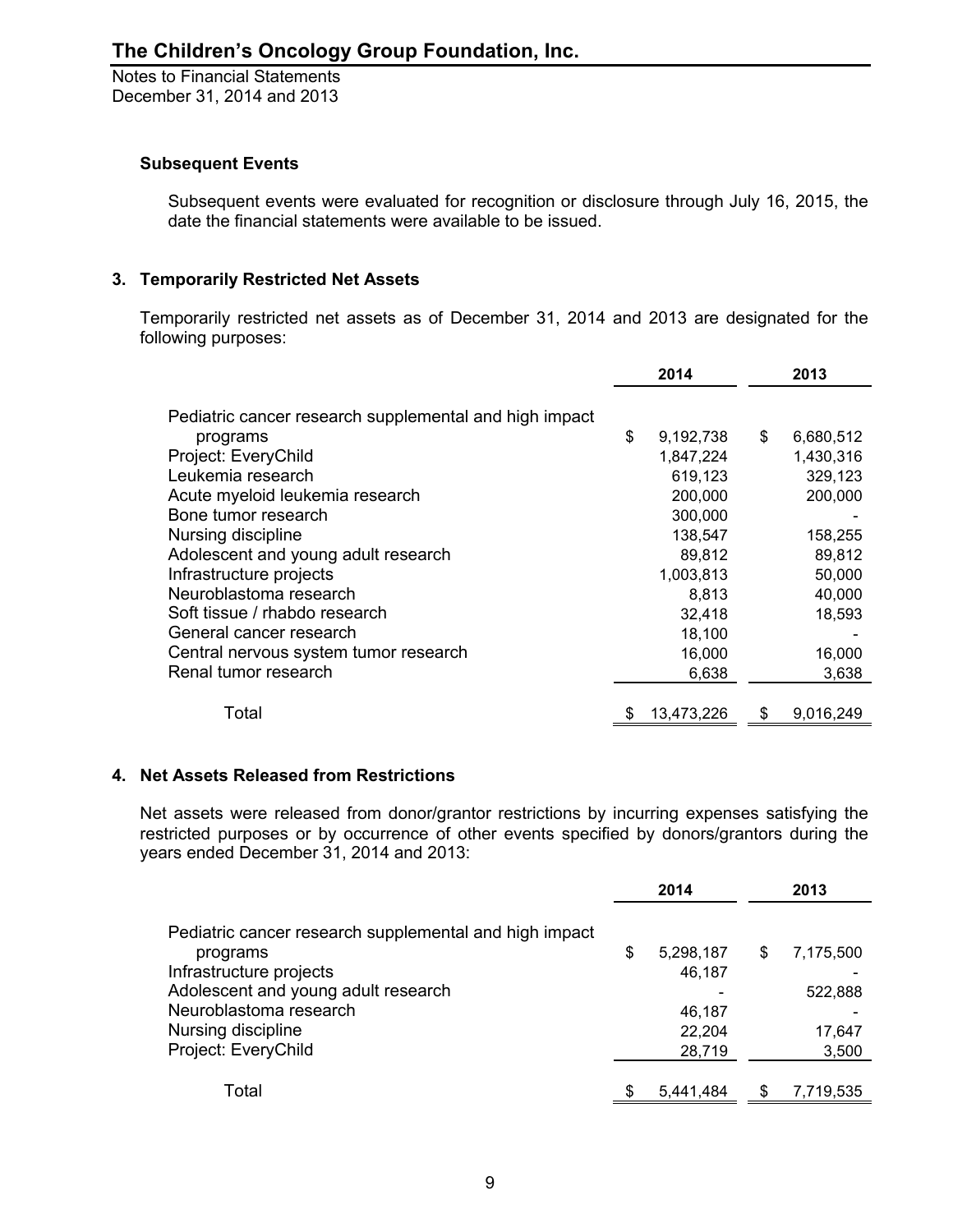#### **5. Concentrations of Risk**

For the years ended December 31, 2014 and 2013 approximately 73% and 68% of revenues were from one organization, respectively. Approximately 93% of the grants receivable balance for both December 31, 2014 and 2013 was due from one organization.

The Foundation's grants receivable are unsecured and are at risk to the extent such amounts become uncollectible. Management carefully monitors its contributor and grantor relationships in order to minimize credit risk. All grants receivable are considered fully collectible and accordingly, no allowance for uncollectible accounts has been recorded at December 31, 2014 and 2013.

The Foundation maintains its cash account in one bank. Accounts are insured by the Federal Deposit Insurance Corporation ("FDIC") up to \$250,000. At various times during the year, the Foundation has balances in excess of FDIC insured limits. The Foundation has not experienced any losses on such accounts.